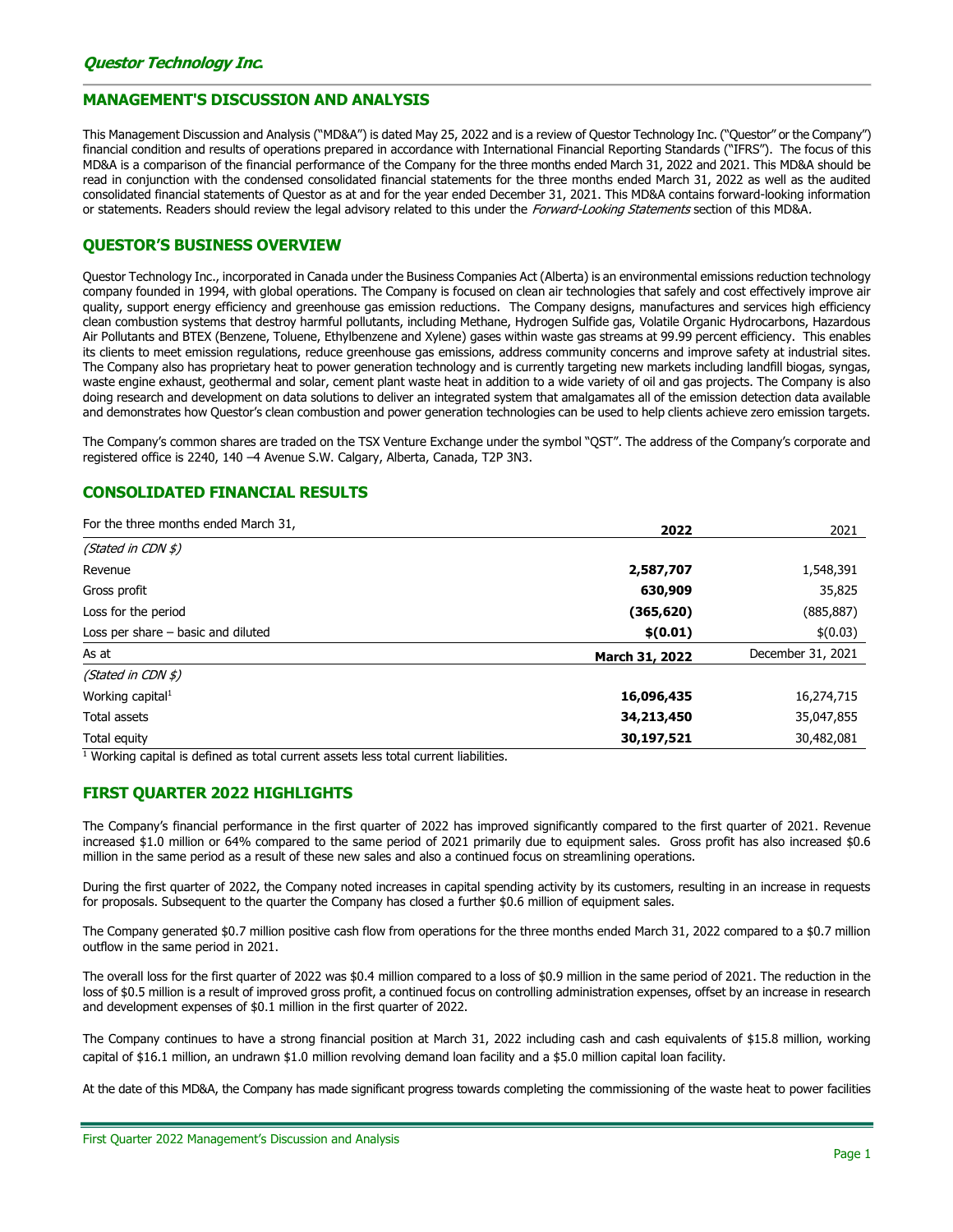# Questor Technology Inc.

in Mexico. All of the remaining equipment is in Mexico and the Questor team is on site completing pre-commissioning activities. Questor's partners are scheduled to join the team in June for the final start up. The letters of credit supporting the outstanding trade receivables of \$0.9 million are being extended to June 30, 2022.

During the first quarter of 2022, the Company has continued to progress its strategic research and development activities as follows:

- The Company has completed the procurement of long lead time materials required to build the 1500kw prototype for its waste heat to power project and received the first pre-milestone payment of \$0.75 million from Sustainable Development Technology Canada ("SDTC").
- The Company completed the first phase of its integrated emissions data measurement and reporting platform project being worked on in partnership with the Southern Alberta Institute of Technology ("SAIT") which was largely funded by Alberta Innovates and Western Economic Development. The Company and SAIT are moving into the next phase of the project which will be partially funded by Western Economic Development.
- The Company continues its collaboration with North-East Gas Association ("NYSEARCH") and Stanford University to develop alternative approaches to cleanly combust waste gas.
- The Company is in the preliminary planning phase with respect its project with the University of Michigan and Southwestern Research Institute to develop advanced combustion systems that complements the Company's efforts to reduce methane emissions.

# MARKET OUTLOOK

The global focus on methane emissions reductions continues to increase as regulators issue new rules in many jurisdictions specific to methane reduction and both regulators and investors push companies to report on their carbon reduction initiatives. These changes are putting pressure on companies around the globe to reduce emissions and Questor has seen a significant increase in companies from around the world reaching out over the past few months to understand how Questor's integrated solutions can assist them to meet the regulatory requirements.

Questor is globally recognized as a market leader in clean combustion with its ISO 14034 certified proprietary equipment and with its ability to integrate waste heat to power and data solutions. The Company is well positioned to assist companies with their emissions reduction efforts using its proven cost-effective technology solutions.

Although Questor's customers are still cautious with their 2022 capital spending budgets coming out of the COVID-19 pandemic as well as uncertainty resulting from the impacts the war between Russia and Ukraine may have on the global economic recovery in 2022, the Company is noting signs of increased spending activity from its customers resulting in committed equipment sales of \$4.9 million as at the date of this MD&A.

The Company is optimistic that as methane emission intensive industries continue to recover from the pandemic and economic activity increases, combined with both government and investor pressure to reduce methane, these companies will refocus their efforts on the achievement of their emissions reduction commitments which is expected to result in increased demand for the Company's cost-effective high efficiency clean combustion systems, waste heat to power and data solutions.

# FIRST QUARTER FINANCIAL OVERVIEW

| For the three months ended March 31, | 2022      | 2021      |
|--------------------------------------|-----------|-----------|
| (Stated in CDN $\sharp$ )            |           |           |
| Revenue                              | 2,587,707 | 1,548,391 |
| Cost of sales                        | 1,956,798 | 1,512,566 |
| Gross profit                         | 630,909   | 35,825    |
| Percent of gross profit to revenue   | 24        |           |

# REVENUE

Revenue for the three months ended March 31, 2022, was \$2.6 million versus \$1.5 million for the same period in 2021 broken down as follows:

#### Equipment Sales

Equipment sales revenue for the three months ended March 31, 2022, was \$1.8 million versus \$0.9 million for the same period in 2021. The revenue for the three months ended March 31, 2022, is higher as a result of commencing fabrication of two tall stack incinerators to be delivered in the first half of 2022.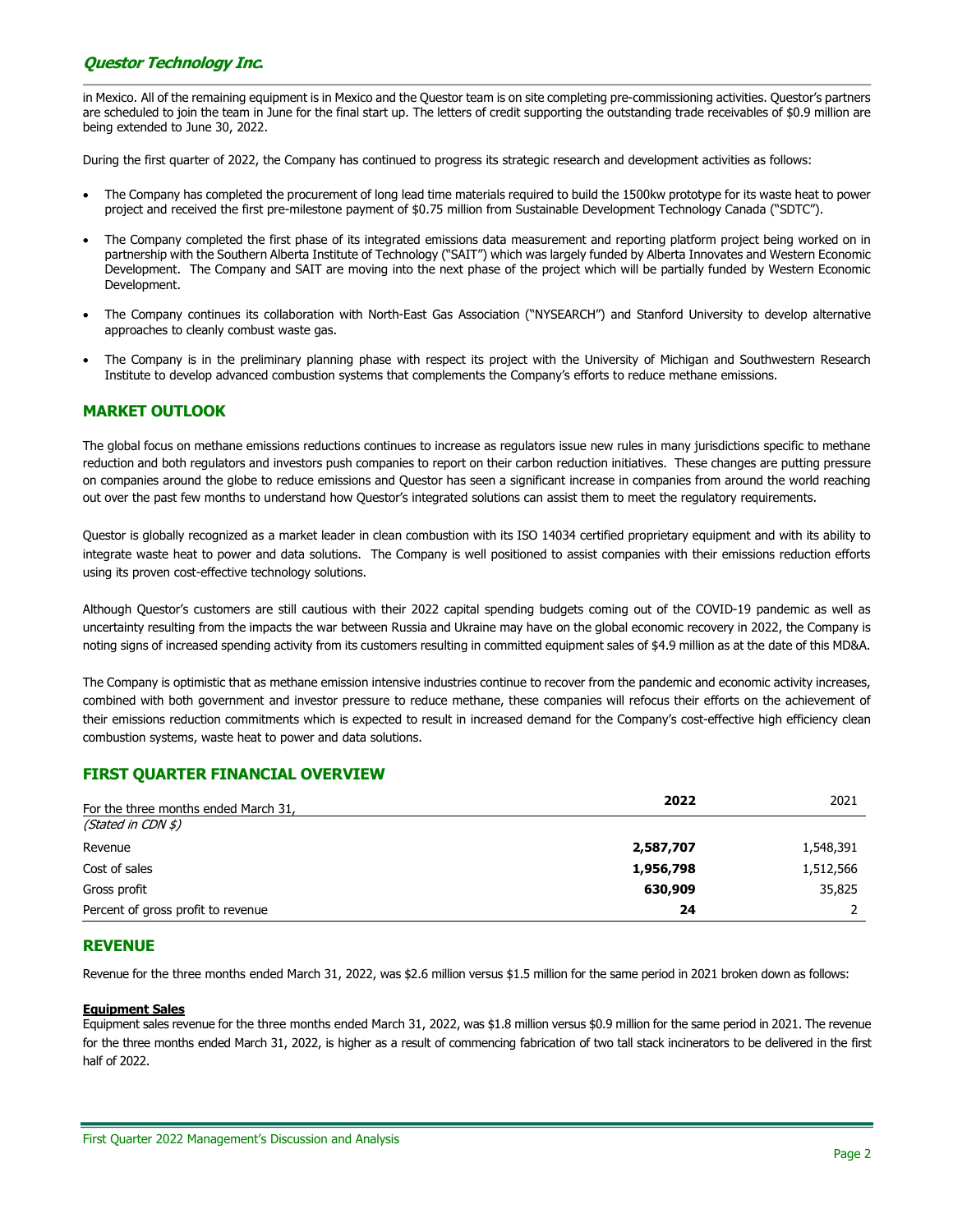#### Equipment Rentals

Equipment rental revenue for the three months ended March 31, 2022, was \$0.6 million versus \$0.5 million for the same period in 2021. This represents an increase of \$0.1 million or 20 percent for the three months ended March 31, 2022, due to longer, more complex jobs.

#### Equipment Service

Equipment service for the three months ended March 31, 2022, was \$0.2 million versus \$0.1 million for the same period in 2021. Job volumes are primarily linked to equipment rental and sales activity.

### GROSS PROFIT

Gross profit was \$0.6 million for the three months ended March 31, 2022, compared to a gross profit of \$nil for the same period in 2021 or an increase of \$0.6 million. The gross profit for 2022 was a result of an increase in equipment sales and related margins compared to 2021 as well as the Company's continued efforts to reduce operating costs.

## CORPORATE COSTS

| For the three months ended March 31, | 2022       | 2021          |
|--------------------------------------|------------|---------------|
| (Stated in CDN \$)                   |            |               |
| Gross profit                         | 630,909    | 35,825        |
| Less corporate costs:                |            |               |
| Administration expenses              | 657,612    | 779,184       |
| Stock based compensation             | 100,587    | 129,758       |
| Research and development expenses    | 149,903    | 45,574        |
| Depreciation expense                 | 32,984     | 33,889        |
| Amortization of intangible assets    | 35,031     | 71,652        |
| Net foreign exchange losses          | 40,963     | 69,992        |
| Other expenses                       | 38,195     | 29,743        |
| Loss before tax                      | (424, 366) | (1, 123, 967) |
| Income tax recovery                  | (58, 746)  | (238,080)     |
| Loss for the period                  | (365, 620) | (885,887)     |

#### Administrative Expenses

Administrative expenses for the three months ended March 31, 2022, were \$0.7 million versus \$0.8 million for the same period in 2021 largely a result of staff vacancies. There was also a small reduction in administrative costs related to the reclass of salary and other administrative costs to various research and development projects.

#### Stock based compensation

Stock based compensation expense for the three months ended March 31, 2022 and 2021 was \$0.1 million.

#### Research and development expenses

Research and development expenses for the three months ended March 31, 2022, were \$0.1 million as a result of certain administrative costs relating to the waste heat to power project and other research and development project costs that do not yet meet the criteria for capitalization.

#### Depreciation and amortization expenses

Depreciation and amortization expenses are consistent year over year as there have been no significant capital additions over the past year and the new waste heat to power project will not be amortized until the project is complete.

#### Foreign Exchange Gains/Losses

The Company recorded foreign exchange losses of less than \$0.1 million for the three months ended March 31, 2022 and 2021. Foreign exchange gains and losses for the Company fluctuate primarily based on the change in the US dollar relative to the CDN dollar.

#### Other Expenses

Other expenses during the three months ended March 31, 2022, are relatively consistent with 2021. Other expenses comprise legal costs relating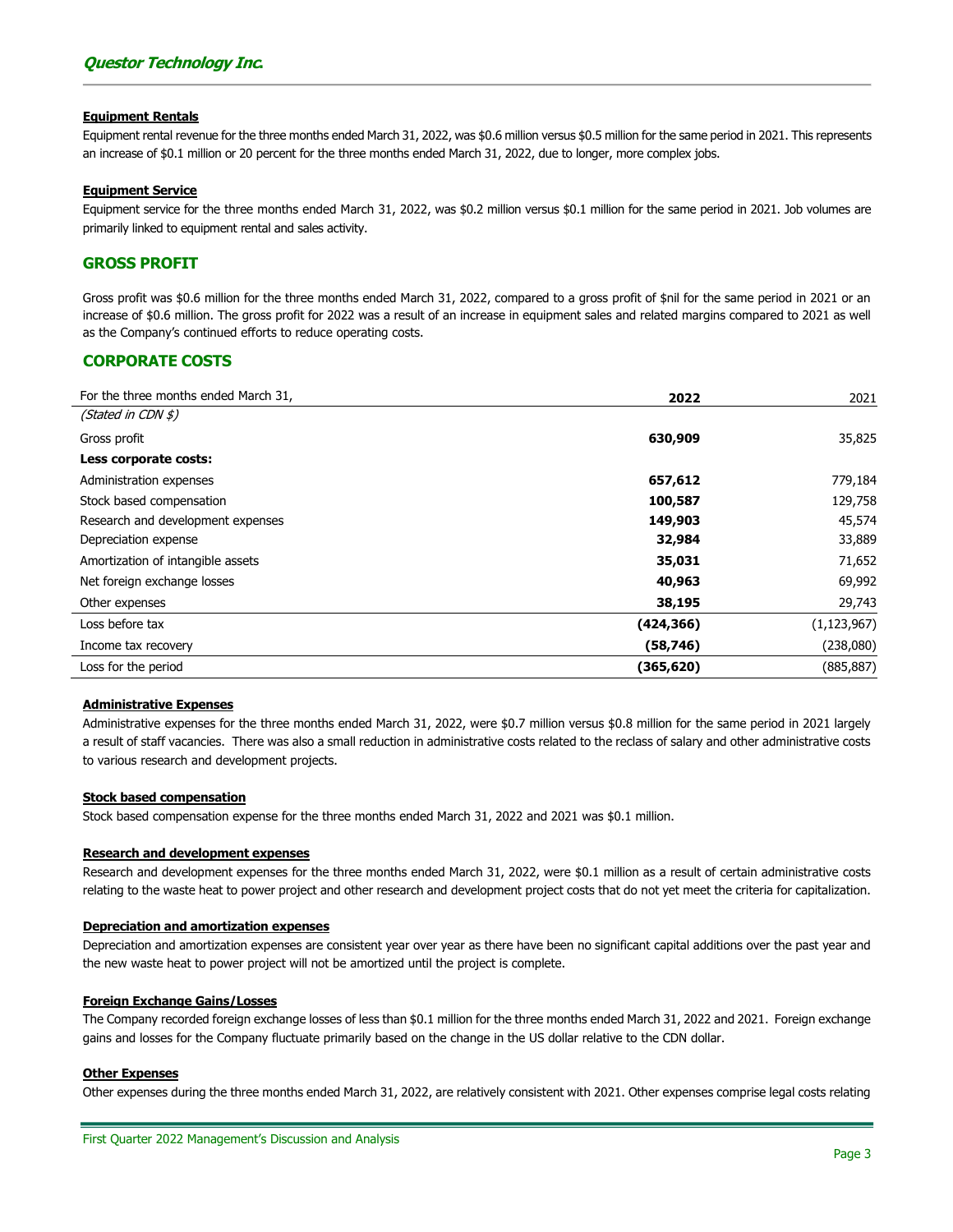to the Emissions RX lawsuit discussed later in this MD&A, bad debt expense (recovery) and net interest revenue/expenses.

#### Income Tax

Income tax recovery for the three months ended March 31, 2022, decreased \$0.2 million compared to the same period in 2021 as a result of the \$0.7 million decrease in net loss for the same period.

# LIQUIDITY AND CAPITAL RESOURCES

Liquidity risk is the risk that the Company will encounter difficulties in meeting its financial liability obligations. The Company manages its liquidity risk through cash and debt management, which includes monitoring forecasts of the Company's cash and cash equivalents and borrowing facilities on the basis of projected cash flow. Based on currently available information, the Company expects to maintain compliance with the covenants and will have sufficient liquidity with significant reserve capacity during the next year to support its ongoing operations.

| For the three months ended March 31, | 2022       | 2021       |  |
|--------------------------------------|------------|------------|--|
| (Stated in CDN $\sharp$ )            |            |            |  |
| Cash provided by (used in):          |            |            |  |
| Operating activities                 | 671,060    | (723, 697) |  |
| Investing activities                 | (289, 084) | (9, 413)   |  |
| Financing activities                 | 739,776    | 97,796     |  |
| Increase in cash                     | 1,121,752  | (635, 314) |  |

## Operating Activities

Operating activities for the three months ended March 31, 2022, provided \$0.7 million inflow of cash versus using \$0.7 million for the same period in 2021 largely due to the \$0.6 million increase in gross profit compared to 2021 and better working capital management.

## Investing Activities

Investing activities for the three months ended March 31, 2022, used \$0.3 million versus using \$nil for the same period in 2021. The use of cash was to further the Company's development of its waste heat to power project.

## Financing Activities

Cash provided by financing activities for the three months ended March 31, 2022 was \$0.7 million due to the Company receiving its first premilestone payment from SDTC related to the waste heat to power project.

For the three months ended March 31, 2022 and 2021, the Company had in place an Operating Loan Facility ("Operating Loan") and a Capital Loan Facility ("Capital Loan"). The Company's operating loan facility has a maximum amount of \$1 million, subject to specified margin requirements. The capital loan was secured to assist in the financing of capital expenditures. The facility makes available a revolving demand capital loan to a maximum of \$5 million. The Company made no draws on the operating loan or capital loan facilities during the three months ended March 31, 2022 and 2021.

The availability of these facilities is also subject to the Company meeting certain financial covenants. As shown in the table below, at March 31, 2022, the Company complied with the financial covenants associated with its credit facilities.

| For the three months ended March 31,                                                                     | Covenant | 2022           |
|----------------------------------------------------------------------------------------------------------|----------|----------------|
| Working capital ratio (total current assets/total current liabilities) not to fall below                 | 1.25x    | 6.58x          |
| Debt service ratio (net operating income/debt servicing costs) must be greater than                      | 1.25x    | No borrowings* |
| Total debt to tangible net worth not to exceed                                                           | 2.50x    | 0.14x          |
| $*Dapxablo$ covernant periodence percompations not offect the spleulation pe it is an interest free lean |          |                |

\*Repayable government assistance agreement does not affect the calculation as it is an interest free loan

# SHARE CAPITAL

The Company is authorized to issue an unlimited number of common shares. As at the date of this MD&A, the Company had 27,761,858 common shares outstanding. The Company has share based payment plans comprising stock option, restricted and performance share unit plans. At March 31, 2022, the Company had a total of 854,489 of issued and outstanding share-based payment awards under these plans.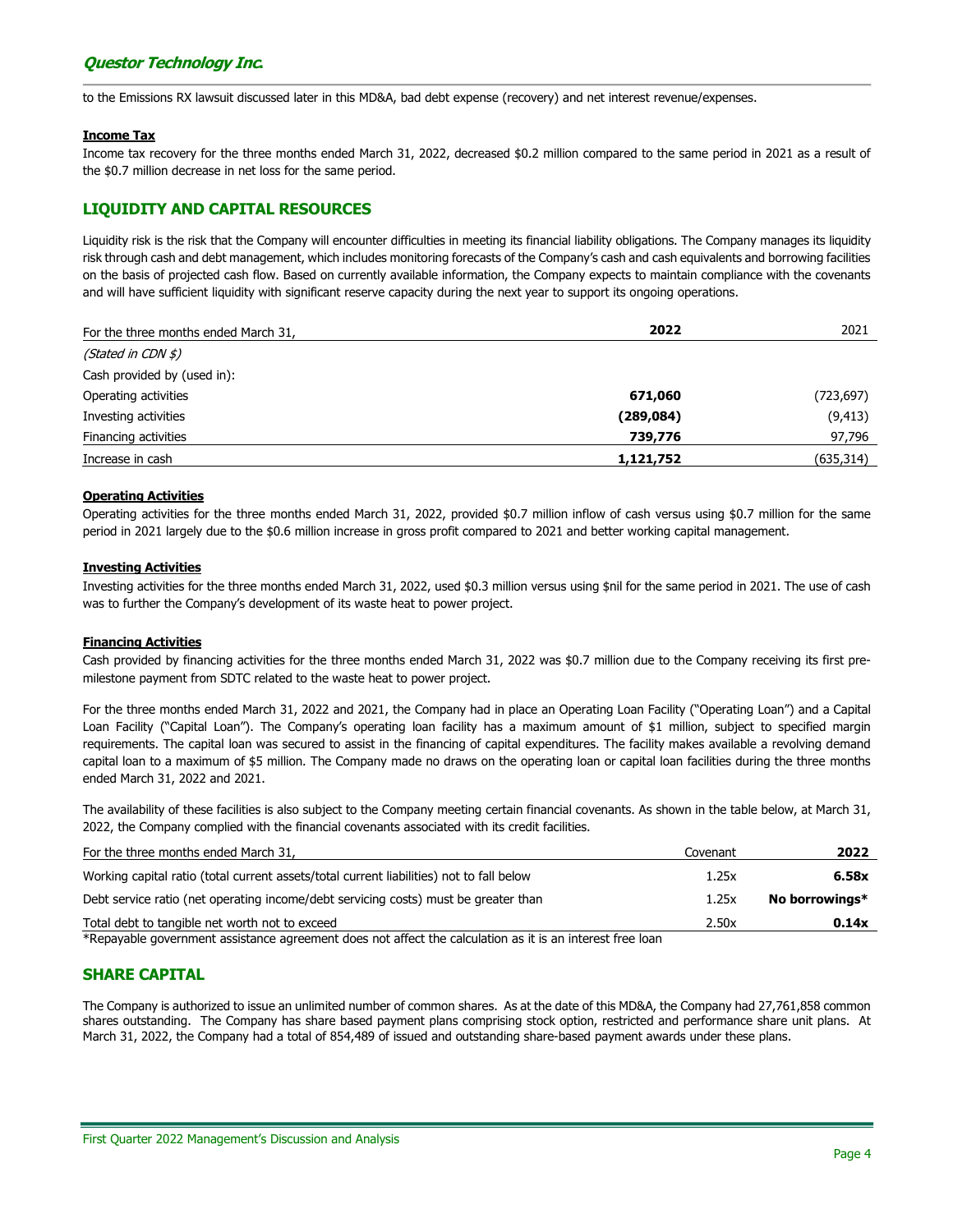## SUMMARY OF QUARTERLY RESULTS

|                                         | Mar 31, | Dec 31, | Sep 30, | June 30, | Mar 31, | Dec 31, | Sep 30, | June 30, |
|-----------------------------------------|---------|---------|---------|----------|---------|---------|---------|----------|
| For the three months ended              | 2022    | 2021    | 2021    | 2021     | 2021    | 2020    | 2020    | 2020     |
| (CND\$ '000's except amounts per share) |         |         |         |          |         |         |         |          |
| Cost of sales                           | 1.957   | 1.127   | 644,ء   | 1.184    | 1.548   | 2.624   | 1,067   | 1,031    |
| Gross profit (loss)                     | 631     | (946)   | 38      | (127)    | 36      | 298     | (442)   | (37)     |
| Loss for the period                     | (366)   | (1,776) | (453)   | (873)    | (886)   | (885)   | (962)   | (1,248)  |
| Per share – basic and diluted           | (0.01)  | (0.06)  | (0.02)  | (0.03)   | (0.03)  | (0.03)  | (0.04)  | (0.05)   |

# COMMITMENTS AND CONTINGENCIES

The Company has lease commitments for premises and storage facilities as disclosed in note 22 of the annual financial statements. During the three months ended March 31, 2022, the Company has entered into purchase commitments for materials required to build the 1500kw prototype unit for its waste heat to power research and development project in the amount of \$0.7 million.

During the three months ended March 31, 2022, the Company continued to pursue its claim against Emissions RX related to infringement on the Company's intellectual property. From time to time, the Company is also subject to other legal proceedings, settlements, investigations, claims and actions arising from the normal course of business. While the final outcome of such actions and proceedings cannot be predicted with certainty, the Company believes that the resolution of such matters will not have a material impact on the Company's financial position or results of operations as at March 31, 2022.

## FINANCIAL RISK MANAGEMENT

The Company's financial instruments consist of cash and cash equivalents, trade, contract assets and other receivables, trade payables, accrued liabilities and provisions and a repayable government grant. The Company did not hold or issue any derivative financial instruments during the period.

#### Fair values

The carrying amounts of the current financial assets and current financial liabilities recognized in the Company's consolidated financial statements at the end of each reporting period approximate their fair value due to their short period to maturity except for the repayable government grant. Judgment is required in interpreting market data to develop the estimates of fair value. These estimates are not necessarily indicative of the amounts we could realize in current markets. The fair value of the government grant is determined based on market-based prices and is classified as Level 2 on the fair value hierarchy.

#### Credit risk

Credit risk arises from the potential that one or more counterparties fail to meet their obligations.

Substantial amounts of the Company's trade and contract receivables, which relate to the Company's revenues, are with customers in the oil and gas industry and are subject to normal industry credit risks. The Company mitigates this risk through its credit policies and practices including the use of credit limits and approvals, and by monitoring the financial condition of its customers. Payment terms with customers vary by contract. Standard payment terms are 30 days from invoice date.

At March 31, 2022, the Company's receivables greater than 90 days includes an amount of \$0.9 million related to delays in commissioning three waste heat to power facilities in Mexico. While the customer has a contractual obligation to pay for the work, the remaining payment is not due until commissioning is completed. The Company has letters of credit in place to cover the amount owing, therefore the balance has been excluded from the estimated credit loss calculation. Subsequent to March 31, 2022, the Company has made significant progress towards completing the commissioning of the waste heat to power facilities in Mexico. All of the remaining equipment is in Mexico and the Questor team is on site completing pre-commissioning activities. Questor's partners are scheduled to join the team in June for the final start up. The letters of credit supporting the outstanding trade receivables of \$0.9 million are being extended to June 30, 2022.

The Company is also exposed to the risk of dependence on a few customers for a significant amount of the Company's revenue. The Company notes that equipment sales revenue which comprises a significant portion of total revenue, generally relates to a small number of customers each year but these customers change each year based on need for our equipment. The Company bills and collects equipment revenue throughout the contract which reduces collection risk. There is a concentration of rental and related service repair revenue. For the three months ended March 31, 2022, there were two customers who comprised 82 percent of total rental, service and repair revenue (2021 – 37 percent).

# Liquidity risk

The Company mitigates liquidity risk by maintaining adequate banking and credit facilities and monitoring its forecast and actual cash flows. The Company may also adjust its capital spending to maintain liquidity. The Company has positive net working capital as of March 31, 2022 of \$16.1 million.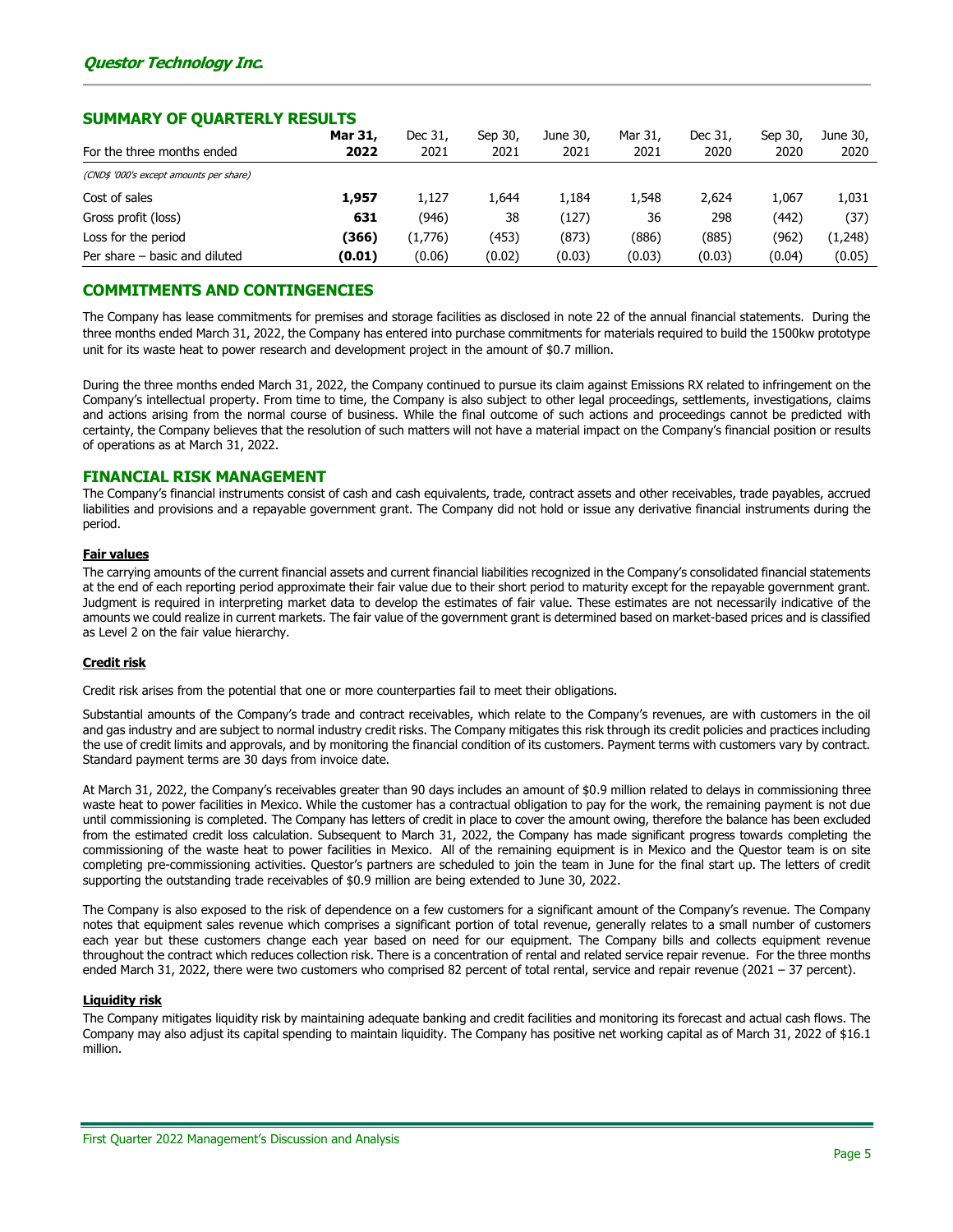#### Foreign currency risk

The Company is exposed to foreign exchange risk associated with foreign operations where assets, liabilities, revenue and costs are denominated in US dollars. The impact of this exposure is recorded as a cumulative translation adjustment in other comprehensive income. The net foreign exchange impact for the three months ended March 31, 2022 is a loss of \$19,527.

The Company is also exposed to the impact of foreign currency fluctuations in its Canadian operations on sales and purchases of products and services from vendors primarily in the United States which resulted in a foreign exchange loss of \$40,963 for the three months ended March 31, 2022. The Company mitigates some of the foreign currency risk by keeping a US dollar bank account to receive US payments and fund US dollar purchases.

## RELATED-PARTY TRANSACTIONS

The Company defines key management personnel as being the directors, Chief Executive Officer, Chief Financial Officer, and Chief Operating Officer. In addition to their salaries, benefits and directors' fees, the Company also provides non-cash benefits including participation in the Company's stock option, RSU and PSU plans. There were no other related party transactions during the three months ended March 31, 2022.

## ACCOUNTING POLICIES AND NEW ACCOUNTING PRONOUNCEMENTS

The Company's significant accounting policies and future accounting pronouncements are included in the Annual Consolidated Financial Statements for the year ended December 31, 2021.

# CRITICAL ACCOUNTING ESTIMATES

The preparation of the interim condensed consolidated financial statements in accordance with IFRS requires management to make judgments, estimates and assumptions that affect the reported assets, liabilities, revenues, expenses and the disclosure of contingencies. Actual results may differ significantly from these estimates. A description of the significant accounting judgements, estimates and assumptions are set out in annual audited financial statements for the year ended December 31, 2021.

#### BUSINESS RISKS

The business of Questor is subject to certain risks and uncertainties. Prior to making any investment decision regarding Questor, investors should carefully consider, among other things, the risk factors set forth in the Company's most recently filed Annual MD&A, which are specifically incorporated by reference herein.

## ADVISORIES-FORWARD LOOKING STATEMENTS

In order to provide the Company shareholders and potential investors with information regarding the Company and its subsidiaries, including management's assessment of the Company's plans and future operations, certain statements contained in this MD&A, including statements that contain words such as "seek", "anticipate", "plan", "continue", "estimate", "expect", "may", "will", "project", "predict", "potential", "targeting", "intend", "could", "might", "should", "believe", "forecast" or similar words suggesting future outcomes, are forward-looking statements.

In particular, forward-looking statements in this MD&A include, but are not limited to, statements with respect to expected operating strategies and targets, capital expenditure programs, future financial resources, use of funds, anticipated equipment utilization levels, future oil and natural gas well activity in each of the Company's operating jurisdictions, results of acquisitions, the impact of environmental regulations and economic reforms and sanctions on the Company's business, future costs or potential liabilities, projections of market prices and costs and customer demand, supply and demand for the Company's products and services, expectations regarding the Company's ability to maintain its competitive position, anticipated benefits of the Company's competitive position, expectations regarding the Company's ability to raise capital, treatment under government regulatory regimes, commodity prices, anticipated outcomes of specific events, trends in, and the growth prospects of, the global energy industry, the Company's growth prospects including, without limitation, its international growth strategy and prospects, and the impact of changes in accounting policies and standards on the Company and its financial statements. These statements are derived from certain assumptions and analyses made by the Company based on its experience and perception of historical trends, current conditions, expected future developments and other factors that it believes are appropriate in the circumstances, including, but not limited to, the economic and political environment in which the Company operates, the Company's expectations for its current and prospective customers' capital budgets and geographical areas of focus, the Company's existing contracts and the status of current negotiations with key customers and suppliers, the effect unconventional gas projects have had on supply and demand fundamentals for natural gas and the likelihood that the current tax and regulatory regime will remain substantially unchanged.

Forward-looking statements are subject to several known and unknown risks and uncertainties that could cause actual results to differ materially from the Company's expectations. Such risk factors include: general economic conditions in Canada and globally; volatility in market prices for oil and natural gas and the effect of this volatility on the demand for oilfield services generally; competition; liabilities and risks, including environmental liabilities and risks, inherent in oil and natural gas operations; changes in legislation and the regulatory environment; sourcing, pricing and